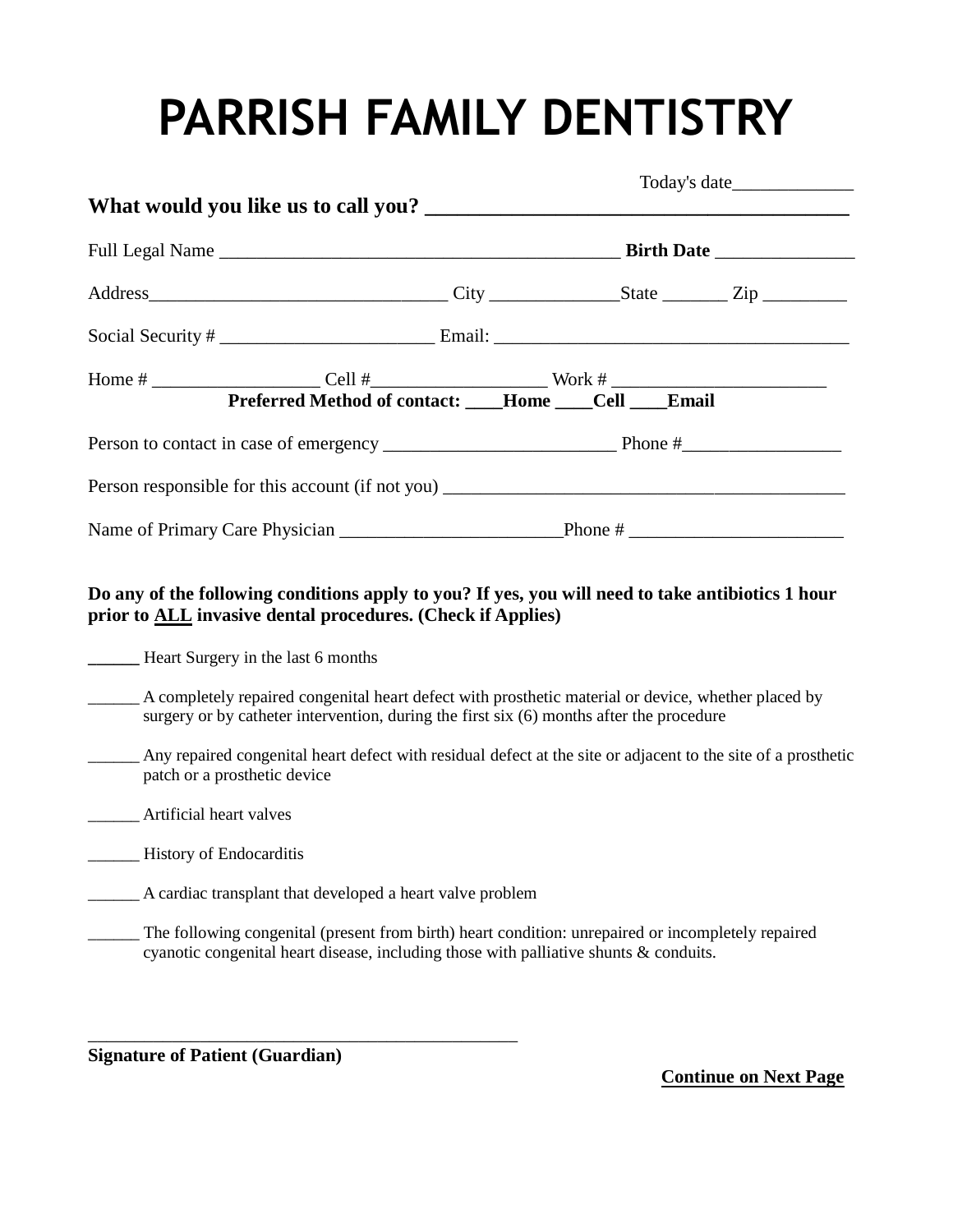## INSURANCE INFORMATION

| Insurance name                     |                           |
|------------------------------------|---------------------------|
| Policyholder's Name                | Policyholder's Birth Date |
| Policyholder's Social Security #   |                           |
| Policyholder's Employer            |                           |
| Member ID $#$ or Subscriber ID $#$ |                           |

### FINANCIAL POLICY

Parrish Family Dentistry is committed to providing you with the best possible care. We will do what we can to help you receive your maximum allowable benefits.

We will gladly discuss your proposed treatment and answer any questions related to your insurance. However, some things you need to remember:

- 1. Your insurance contract is between YOU, YOUR EMPLOYER and the INSURANCE COMPANY. We are **NOT** a party to that contract.
- 2. Filing insurance claims is a COURTESY we extend to our patients.
- 3. Not all services are covered benefits!
- 4. Any charges not paid by insurance is **YOUR RESPONSIBILITY** from the date the services are rendered.
- 5. You will most likely have a Co-pay!

## **\*\*\*CO-PAYS ARE DUE AT THE TIME SERVICES ARE RENDERED. \*\*\***

\_\_\_\_\_\_\_\_\_\_\_\_\_\_\_\_\_\_\_\_\_\_\_\_\_\_\_\_\_\_\_\_\_\_\_\_\_\_\_\_\_\_\_\_\_\_\_\_\_\_\_\_\_ \_\_\_\_\_\_\_\_\_\_\_\_\_\_\_\_

Please let us know if you have questions. We are here to help!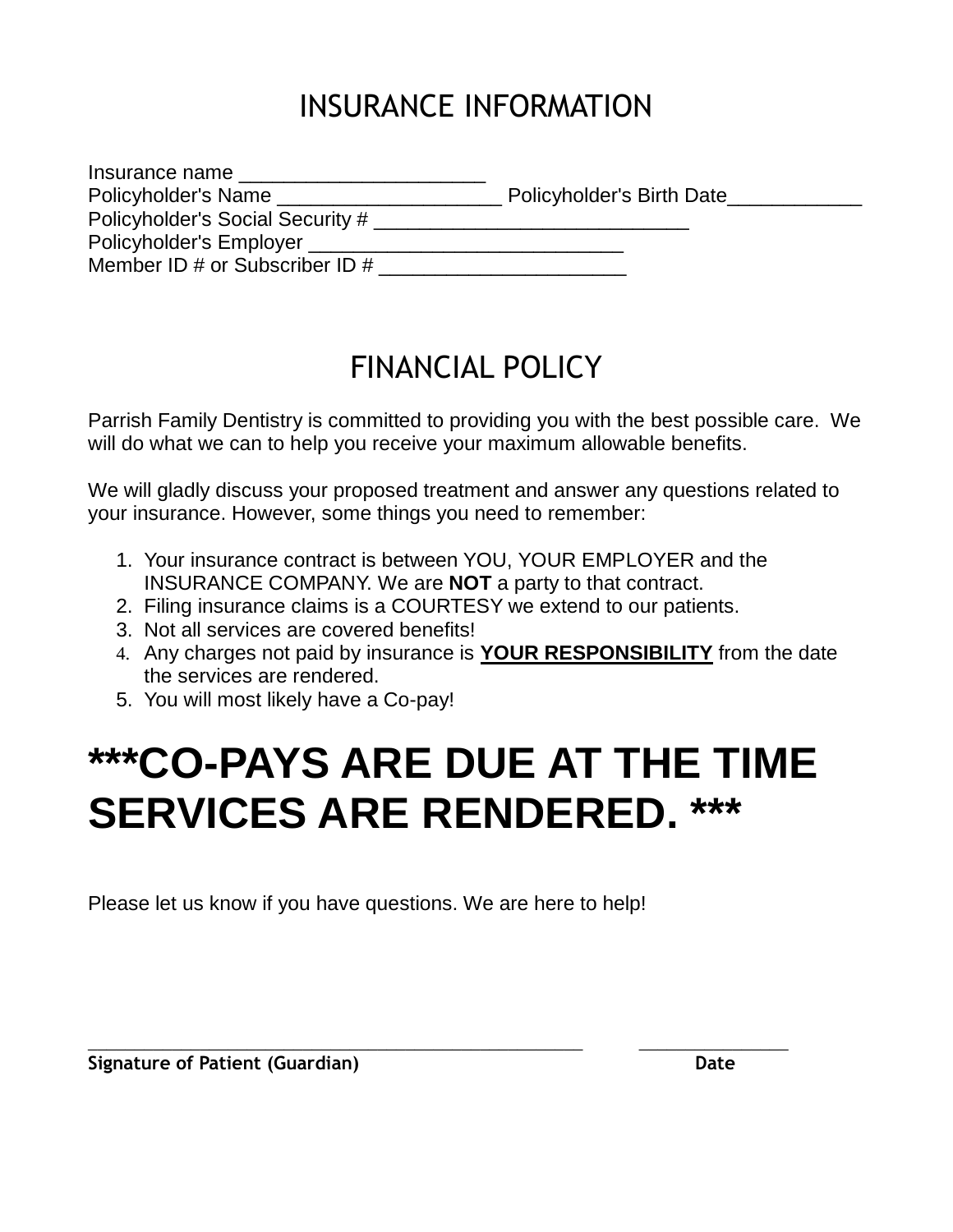## MEDICAL HISTORY

### **CHECK ALL THAT APPLY:**

- □ High Blood Pressure
- □ Are you currently taking any **BLOOD THINNERS**? (such as Aspirin, Plavix, Coumadin or Xarelto)
- □ Have you ever taken **BONE DENSITY** drugs? (Such as limited to Boniva, Zometa, Fosamax)

\_\_\_\_\_\_\_\_\_\_\_\_\_\_\_\_\_\_\_\_\_\_\_\_\_\_\_\_\_\_\_\_\_\_\_\_\_\_\_\_\_\_\_\_\_\_\_\_\_\_\_\_\_\_\_\_\_

- □ Have you ever had radiation treatment in the **head/neck** area?
- □ Are you **PREGNANT/NURSING**?
- □ History of **FAINTING/SEIZURES**? Last episode\_\_\_\_\_\_\_\_\_\_\_\_\_\_\_\_\_\_
- $\Box$  Bleeding problems?
- □ Heart trouble/Pacemaker/AFIB/defribulator/ or stent?
- □ Neurological Disease? (i.e. MS, Parkinson's, Alzheimer's, etc.)
- $\Box$  Immunological disease? (i.e. HIV, Hepatitis, Lupus, AIDS, etc.)
- □ Diabetes? Controlled? ves or \_\_\_ no
- $\Box$  Other Medical issue(s) not listed?

### \_\_\_\_\_\_\_\_\_\_\_\_\_\_\_\_\_\_\_\_\_\_\_\_\_\_\_\_\_\_\_\_\_\_\_\_\_\_\_\_\_\_\_\_\_\_\_\_\_\_\_\_\_\_\_\_\_ **ARE YOU ALLERGIC TO:**

\_\_\_\_\_ Latex

\_\_\_\_\_ Metals

 $\text{Medications}$  which one (s):

**What are your dental concerns? \_\_\_\_\_\_\_\_\_\_\_\_\_\_\_\_\_\_\_\_\_\_\_\_\_\_\_\_\_\_\_\_\_\_\_\_\_\_\_\_\_**

**Signature of Patient (Guardian)** Date

\_\_\_\_\_\_\_\_\_\_\_\_\_\_\_\_\_\_\_\_\_\_\_\_\_\_\_\_\_\_\_\_\_\_\_\_\_\_\_\_\_\_\_\_\_\_\_\_\_ \_\_\_\_\_\_\_\_\_\_\_\_\_\_\_\_

 **Continue on Next Page**